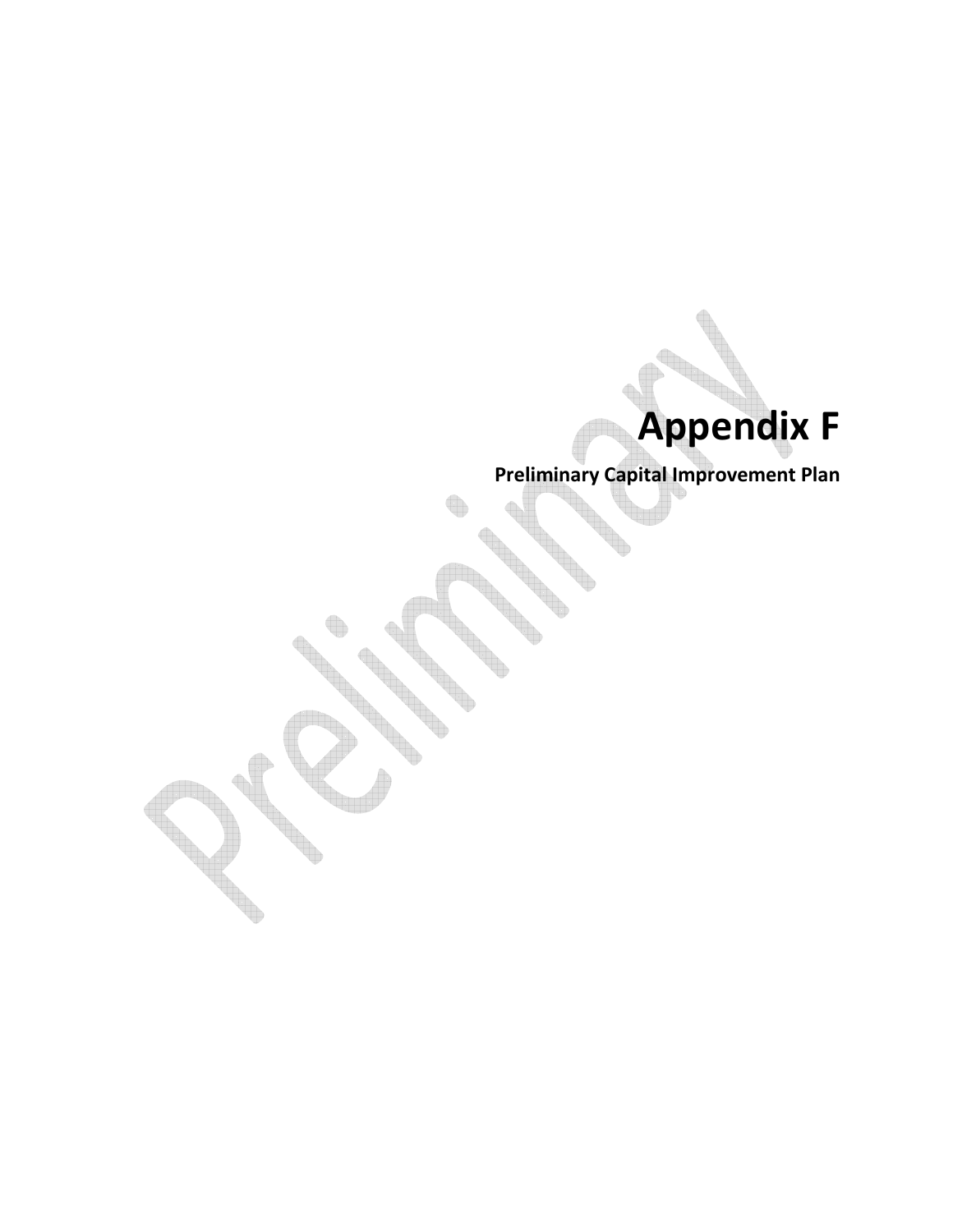## Irvine Slough (IS4) Capital Improvement Plan Project Schedule (Preliminary)

|                                                                           |            |                     |              |                |           |           | Year      |           |           |           |           |          |
|---------------------------------------------------------------------------|------------|---------------------|--------------|----------------|-----------|-----------|-----------|-----------|-----------|-----------|-----------|----------|
|                                                                           |            |                     | $\mathbf{1}$ | $\overline{2}$ | 3         | 4         | 5         | 6         |           | 8         | q         | 10       |
| Project<br>Phase<br><b>Stage</b>                                          |            | Est. Cost (2015 \$) | 2016         | 2017           | 2018      | 2019      | 2020      | 2021      | 2022      | 2023      | 2024      | 2025     |
| Separation Alt. 4 (PS protecting DS + Direct Discharge)                   | Ś.         | 16,646,000          |              |                |           |           |           |           |           |           |           |          |
| Phase 1a - Pump Station and Force Main                                    | \$         | 4,825,000           |              |                |           |           |           |           |           |           |           |          |
| Siting Pump Station, Land Acquisition, Easements, Franchise Agreements \$ |            | 140,000             | \$70K        | \$70K          |           |           |           |           |           |           |           |          |
| <b>Preliminary Design</b>                                                 |            | 264,000             | \$264K       |                |           |           |           |           |           |           |           |          |
| Permitting (incl. Stanwood SDP)                                           |            | 262,000             | \$131K       | \$131K         |           |           |           |           |           |           |           |          |
| <b>Final Design</b>                                                       |            | 176,000             |              | \$176K         |           |           |           |           |           |           |           |          |
| Construction                                                              |            | 3,613,000           |              |                | \$1,204 K | \$1,204 K | \$1,204 K |           |           |           |           |          |
| <b>Construction Management</b>                                            |            | 370,000             |              |                | \$123K    | \$123K    | \$123K    |           |           |           |           |          |
| Phase 1b - Improvements Specific to Dike & Drainage District 7            | Ŝ.         | 1,707,000           |              |                |           |           |           |           |           |           |           |          |
| <b>WSDOT Franchise Agreements</b>                                         | Ś          | 20,000              |              |                | \$20K     |           |           |           |           |           |           |          |
| <b>Preliminary Design</b>                                                 |            | 96,000              |              |                | \$96 K    |           |           |           |           |           |           |          |
| Permitting (incl. Stanwood SDP)                                           |            | 134,000             |              |                | \$67 K    | \$67K     |           |           |           |           |           |          |
| <b>Final Design</b>                                                       |            | 64,000              |              |                |           | \$64 K    |           |           |           |           |           |          |
| Construction                                                              |            | 1,263,000           |              |                |           |           | \$632K    | \$632K    |           |           |           |          |
| <b>Construction Management</b>                                            | Ś          | 130,000             |              |                |           |           | \$65 K    | \$65 K    |           |           |           |          |
| Phase 2 - West Downtown Conveyance Interceptor                            | \$         | 5,335,000           |              |                |           |           |           |           |           |           |           |          |
| <b>WSDOT Franchise Agreements</b>                                         | Ś          | 20,000              |              |                |           | \$20K     |           |           |           |           |           |          |
| <b>Preliminary Design</b>                                                 |            | 294,000             |              |                |           | \$294 K   |           |           |           |           |           |          |
| Permitting (incl. Stanwood SDP)                                           |            | 411,000             |              |                |           | \$206K    | \$206K    |           |           |           |           |          |
| <b>Final Design</b>                                                       |            | 196,000             |              |                |           |           | \$196K    |           |           |           |           |          |
| Construction                                                              |            | 4,004,000           |              |                |           |           |           | \$2,002 K | \$2,002 K |           |           |          |
| <b>Construction Management</b>                                            | $\breve{}$ | 410,000             |              |                |           |           |           | \$205K    | \$205K    |           |           |          |
| Phase 3 - East Downtown Conveyance Interceptor                            | Ŝ.         | 4,779,000           |              |                |           |           |           |           |           |           |           |          |
| <b>WSDOT Franchise Agreements</b>                                         | Ś          | 50,000              |              |                |           |           |           | \$50 K    |           |           |           |          |
| <b>Preliminary Design</b>                                                 |            | 258,000             |              |                |           |           |           | \$258K    |           |           |           |          |
| Permitting (incl. Stanwood SDP)                                           |            | 359,000             |              |                |           |           |           | \$180K    | \$180K    |           |           |          |
| <b>Final Design</b>                                                       |            | 172,000             |              |                |           |           |           |           | \$172K    |           |           |          |
| Construction                                                              |            | 3,580,000           |              |                |           |           |           |           |           | \$1,790 K | \$1,790 K |          |
| <b>Construction Management</b>                                            |            | 360,000             |              |                |           |           |           |           |           | \$180K    | \$180K    |          |
| Conveyance Alt. E (Demo LD, 60' wide ISPS bypass)                         | \$.        | 2,187,000           |              |                |           |           |           |           |           |           |           |          |
| Phase 4 - Dam Demolition, Bypass Channel, & Control Structure             | \$.        | 2,187,000           |              |                |           |           |           |           |           |           |           |          |
| Siting bypass channel (land acquisition)                                  | Ś          | 240,000             |              |                |           |           |           |           |           | \$240K    |           |          |
| <b>Preliminary Design</b>                                                 |            | 102,000             |              |                |           |           |           |           |           | \$102K    |           |          |
| Permitting (incl. Stanwood SDP)                                           |            | 221,000             |              |                |           |           |           |           |           | \$111K    | \$111K    |          |
| <b>Final Design</b>                                                       |            | 68,000              |              |                |           |           |           |           |           |           | \$68K     |          |
| Construction                                                              |            | 1,406,000           |              |                |           |           |           |           |           |           |           | \$1,406K |
| <b>Construction Management</b>                                            |            | 150,000             |              |                |           |           |           |           |           |           |           | \$150K   |
| <b>Subtotals</b>                                                          |            |                     |              |                |           |           |           |           |           |           |           |          |
| Permitting & Design Subtotal (target annual max. = \$400 K)               | \$         | 3,547,000           | \$465K       | \$377K         | \$183K    | \$651K    | \$402K    | \$488K    | \$352K    | \$453K    | \$179K    | \$0 K    |
| Construction Sub-total (target annual max. = \$2M)                        | $\zeta$    | 15,286,000          | \$0 K        | \$0 K          | \$1,328 K | \$1,328 K | \$2,024 K | \$2,903 K | \$2,207 K | \$1,970 K | \$1,970 K | \$1,556K |
| <b>Total Estimated Cost of City Funded Improvements</b>                   | \$         | 18,833,000          | \$465K       | \$377 K        | \$1,511 K | \$1,978 K | \$2,425 K | \$3,391 K | \$2,559 K | \$2,423 K | \$2,149 K | \$1,556K |

DS = Douglas Slough

ISPS = Irvine Slough Pump Station

LD = Larson Dam

PS = Pump Station

SDP = Site Development Permit

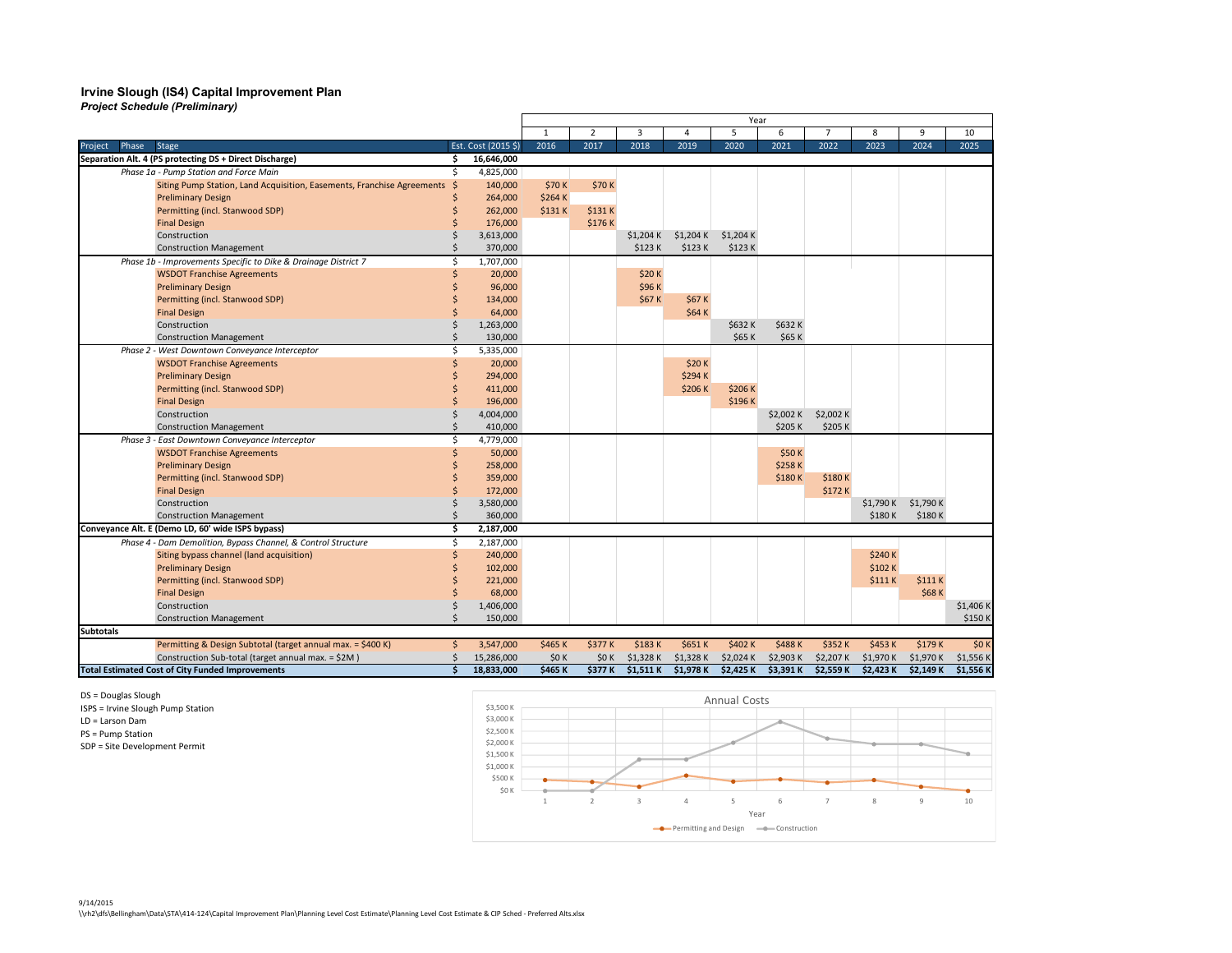Irvine Slough (IS4) Capital Improvement Plan<br>Planning Level Project Cost Estimate - Phase 1a of 4<br>Separation Alt. 4: Ditch network, eastbound gravity main, pump station, and force main

| <b>CONSTRUCTION COST ESTIMATE</b>                                                                                                                                                                  |                          |                     |                   |             |                   |
|----------------------------------------------------------------------------------------------------------------------------------------------------------------------------------------------------|--------------------------|---------------------|-------------------|-------------|-------------------|
| Item                                                                                                                                                                                               | Quantity                 | Unit                | Cost/Unit         | Total       |                   |
| <b>Easements, Franchise Agreements, and Right-of-Way Acquisition</b>                                                                                                                               |                          |                     |                   |             |                   |
| Easements and Franchise Agreements for Piped Conveyance System                                                                                                                                     |                          | $1$ Is              | \$<br>10,000      | -Ś          | 10,000            |
| Note: Assumed that all piped gravity conveyance system construction will be completed within WSDOT SR532 and City of Stanwood right-of-way; therefore, no<br>right-of-way acquisition anticipated. |                          |                     |                   |             |                   |
| Land Acquisition for Pump Station                                                                                                                                                                  | $6,000$ sf               |                     | 20                | -\$         | 120,000.00        |
| Land Acquisition for Storm Facilities - Pond                                                                                                                                                       |                          | - sf                | 20                | -\$         |                   |
| Land Acquisition - Appraisal and Negotiation                                                                                                                                                       |                          | 1 properties        | 10,000 \$         |             | 10,000.00         |
|                                                                                                                                                                                                    |                          |                     |                   |             |                   |
| <b>Conveyance System (Piping and Ditch Improvements)</b>                                                                                                                                           |                          |                     |                   |             |                   |
| Mobilization/Demobilization                                                                                                                                                                        |                          | $1$ Is              | 43,000            | -\$         | 43,000            |
| <b>Construction Survey</b>                                                                                                                                                                         |                          | $1$ $ s$            | 5,000             | Ŝ.          | 5,000             |
| <b>Traffic Control</b>                                                                                                                                                                             |                          | $1$ Is              | 48,000            | -\$         | 48,000            |
| Sediment and Erosion Control                                                                                                                                                                       |                          | $1$ Is              | 8,000             | -\$         | 8,000             |
| Shoring and Trench Safety System                                                                                                                                                                   | 1,332 lf                 |                     | 5                 | \$          | 6,660             |
| <b>Construction As-Builts</b>                                                                                                                                                                      |                          | $1$ Is              | 7,000             | \$          | 7,000             |
| Connection to Existing System<br>72-inch Storm Gravity Main Outside of Road (avg. cover ≈ 3')                                                                                                      | $\bar{a}$                | - ea<br>lf          | 4,000<br>400      | \$<br>\$    |                   |
| 72-inch Storm Gravity Main In Road (avg. cover ≈ 3')                                                                                                                                               |                          | - If                | 400               | -\$         |                   |
| 60-inch Storm Gravity Main Outside of Road (avg. cover $\approx 3'$ )                                                                                                                              |                          | lf                  | 370               | \$          |                   |
| 60-inch Storm Gravity Main In Road (avg. cover ≈ 3')                                                                                                                                               |                          | $-$ If              | 370               | -\$         |                   |
| 48-inch Storm Force Main Outside of Road                                                                                                                                                           | 770 lf                   |                     | 240               | \$          | 184,800           |
| 48-inch Storm Force Main In Road                                                                                                                                                                   | 662 If                   |                     | 240               | \$          | 158,880           |
| Manholes at 400-foot spacing                                                                                                                                                                       |                          | 1 ea                | 20,000            | -\$         | 20,000            |
| <b>Bedding</b>                                                                                                                                                                                     | 2,256 tons               |                     | 20                | \$          | 45,120            |
| Select Backfill                                                                                                                                                                                    | 1,158 tons               |                     | 20                | \$          | 23,160            |
| Cold Mix Asphalt Temporary Patch                                                                                                                                                                   |                          | - tons              | 50                | \$          |                   |
| <b>Ballast Course</b>                                                                                                                                                                              |                          | 269 tons            | 25                | \$          | 6,725             |
| Crushed Surfacing Top Course                                                                                                                                                                       |                          | 68 tons             | 25                | - \$        | 1,700             |
| Hot Mix Asphalt Trench Patch                                                                                                                                                                       |                          | 219 tons            | 120               | \$          | 26,280            |
| Hot Mix Asphalt Overlay - 2.5 Lane                                                                                                                                                                 |                          | 274 tons            |                   | 110S        | 30,140            |
| Grind Ex. HMA for Overlay                                                                                                                                                                          |                          | $1 \leq$            | 12,500            | -\$         | 12,500            |
| <b>Road Crossings</b>                                                                                                                                                                              |                          | - ea                | 50,000            | -\$         |                   |
| SR 532 Bored/Jacked Crossing & Utility Relocates                                                                                                                                                   | 100 lf<br>$\blacksquare$ | lf                  | 2,500             | -\$         | 250,000           |
| <b>Expand existing ditches</b><br>Misc Restoration and Hydroseed Disturbed Areas                                                                                                                   |                          | $1$ Is              | 10<br>25,000      | \$<br>-\$   | 25,000            |
|                                                                                                                                                                                                    |                          |                     |                   |             |                   |
| <b>Stormwater Pump Station</b>                                                                                                                                                                     |                          |                     |                   |             |                   |
| Mobilization/Demobilization                                                                                                                                                                        |                          | $1$ $ s$            | 88,000            | -\$         | 88,000            |
| <b>Construction Survey</b>                                                                                                                                                                         |                          | $1$ $ s$            | 10,000            | -\$         | 10,000            |
| Sediment and Erosion Control                                                                                                                                                                       |                          | $1$ Is              | 15,000            | -\$         | 15,000            |
| <b>Construction As-Builts</b>                                                                                                                                                                      |                          | $1 \leq$            | 10,000            | -\$         | 10,000            |
| Shoring                                                                                                                                                                                            | 1                        | ls                  | 50,000            | \$          | 50,000            |
| Dewatering                                                                                                                                                                                         |                          | $1$ Is              | 50,000            | -\$         | 50,000            |
| Excavation for Pump Station Foundation                                                                                                                                                             | 825 cy                   |                     | 20                | \$          | 16,500            |
| Foundation Crushed Rock Pad                                                                                                                                                                        |                          | 56 tons             | 20                | -\$         | 1,120             |
| Pumps (L20K-SD Vertical)                                                                                                                                                                           |                          | 5 ea                | 260.000           | - \$<br>-\$ | 1,300,000         |
| Concrete Structure for Pump Station<br>Electrical and Controls for Pump Station                                                                                                                    |                          | $1 \;$ Is<br>$1$ Is | 100,000<br>80,000 | -\$         | 100,000<br>80,000 |
| <b>CMU Building at Site</b>                                                                                                                                                                        | 1                        | ls                  | 60,000            | \$          | 60,000            |
| Force Main Outfall                                                                                                                                                                                 |                          | $1$ Is              | 75,000            | -\$         | 75,000            |
|                                                                                                                                                                                                    |                          |                     |                   |             |                   |
| Subtotal                                                                                                                                                                                           |                          |                     |                   | \$          | 2,760,000         |
| Contingency                                                                                                                                                                                        |                          | 20% of Const. Cost  |                   | \$          | 560,000           |
|                                                                                                                                                                                                    |                          |                     |                   |             |                   |
| Taxable Subtotal                                                                                                                                                                                   |                          |                     |                   | \$          | 3,320,000         |
| Washington State Sales Tax 8.8%                                                                                                                                                                    |                          |                     |                   | \$          | 293,000           |
| Subtotal Land Acquisition / Easement / Franchise                                                                                                                                                   |                          |                     |                   | \$          | 140,000           |
| City Permitting Fee (excluding pump station facility & equip.)                                                                                                                                     |                          | 5% of Const. Cost   |                   | \$          | 72,000            |
| Design                                                                                                                                                                                             |                          | 12% of Const. Cost  |                   | \$          | 440,000           |
| Permitting                                                                                                                                                                                         |                          | 5% of Const. Cost   |                   | \$          | 190,000           |
| <b>Construction Administration</b>                                                                                                                                                                 |                          | 10% of Const. Cost  |                   | \$          | 370,000           |
|                                                                                                                                                                                                    |                          |                     |                   |             |                   |
| PHASE 1 TOTAL COST ESTIMATE                                                                                                                                                                        |                          |                     |                   | \$          | 4,830,000         |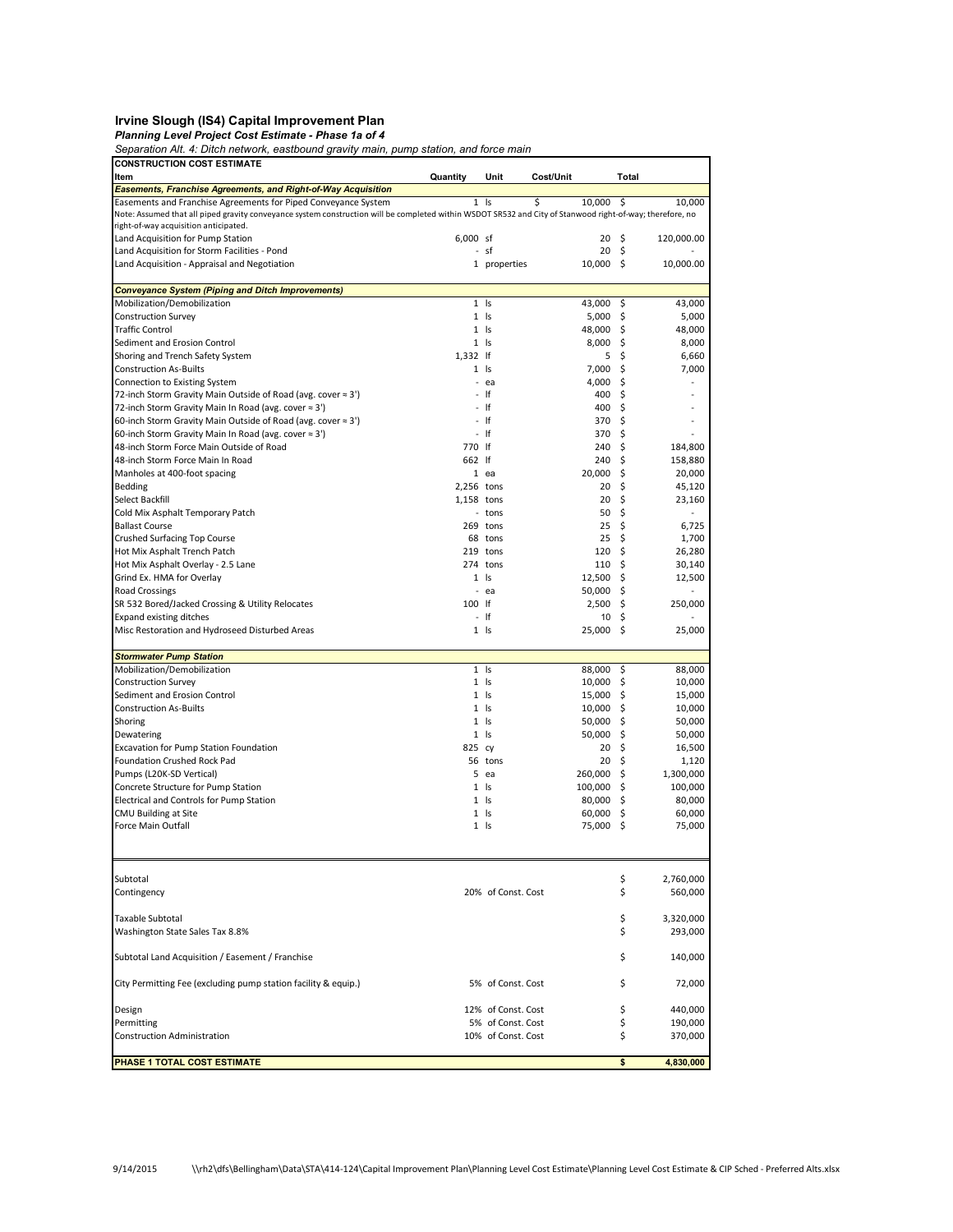### Irvine Slough (IS4) Capital Improvement Plan

Planning Level Project Cost Estimate - Phase 1b of 4

Separation Alt. 4: Ditch network, eastbound gravity main, pump station, and force main

| <b>CONSTRUCTION COST ESTIMATE</b>                                                                                                                                                                  |                          |                      |                  |          |                          |
|----------------------------------------------------------------------------------------------------------------------------------------------------------------------------------------------------|--------------------------|----------------------|------------------|----------|--------------------------|
| Item                                                                                                                                                                                               | Quantity                 | Unit                 | Cost/Unit        | Total    |                          |
| <b>Easements, Franchise Agreements, and Right-of-Way Acquisition</b>                                                                                                                               |                          |                      |                  |          |                          |
| Easements and Franchise Agreements for Piped Conveyance System                                                                                                                                     |                          | $1$ Is               | \$<br>20,000     | -\$      | 20,000                   |
| Note: Assumed that all piped gravity conveyance system construction will be completed within WSDOT SR532 and City of Stanwood right-of-way; therefore, no<br>right-of-way acquisition anticipated. |                          |                      |                  |          |                          |
| Land Acquisition for Pump Station                                                                                                                                                                  |                          | - sf                 | 20               | Ŝ.       |                          |
| Land Acquisition for Storm Facilities - Pond                                                                                                                                                       |                          | - sf                 | 20               | -\$      |                          |
| Land Acquisition - Appraisal and Negotiation                                                                                                                                                       |                          | properties           | $10,000 \quad $$ |          |                          |
|                                                                                                                                                                                                    |                          |                      |                  |          |                          |
| <b>Conveyance System (Piping and Ditch Improvements)</b>                                                                                                                                           |                          |                      |                  |          |                          |
| Mobilization/Demobilization                                                                                                                                                                        |                          | $1$ Is               | 45,000           | \$       | 45,000                   |
| <b>Construction Survey</b>                                                                                                                                                                         |                          | $1$ $ s$             | 5,000            | Ŝ.       | 5,000                    |
| <b>Traffic Control</b>                                                                                                                                                                             |                          | $1$ $ s$             | 51,000           | \$       | 51.000                   |
| Sediment and Erosion Control                                                                                                                                                                       |                          | $1$ Is               | $8,000$ \$       |          | 8,000                    |
| Shoring and Trench Safety System                                                                                                                                                                   | 863 If                   |                      | 5                | \$       | 4,315                    |
| <b>Construction As-Builts</b>                                                                                                                                                                      |                          | $1$ Is               | 7,000            | \$       | 7,000                    |
| Connection to Existing System                                                                                                                                                                      |                          | 3 ea                 | 4,000            | Ŝ.       | 12,000                   |
| 72-inch Storm Gravity Main Outside of Road (avg. cover ≈ 4')                                                                                                                                       | $\blacksquare$           | lf                   | 400              | \$       |                          |
| 72-inch Storm Gravity Main In Road (avg. cover ≈ 4')                                                                                                                                               | 863 If                   |                      | 400 \$           |          | 345,200                  |
| 60-inch Storm Gravity Main Outside of Road (avg. cover $\approx 4'$ )                                                                                                                              |                          | - If                 | 370              | \$       |                          |
| 60-inch Storm Gravity Main In Road (avg. cover ≈ 4')                                                                                                                                               | $\blacksquare$           | lf                   | 370 \$           |          |                          |
| 48-inch Storm Force Main Outside of Road                                                                                                                                                           | ä,                       | lf                   | 240              | Ŝ.       |                          |
| 48-inch Storm Force Main In Road                                                                                                                                                                   | $\blacksquare$           | lf                   | 240              | \$       |                          |
| Manholes at 400-foot spacing                                                                                                                                                                       |                          | 3 ea                 | $20,000$ \$      |          | 60,000                   |
| <b>Bedding</b>                                                                                                                                                                                     | 2,097 tons               |                      | 20               | \$       | 41,940                   |
| Select Backfill                                                                                                                                                                                    |                          | 861 tons             | 20<br>50         | \$       | 17,220                   |
| Cold Mix Asphalt Temporary Patch                                                                                                                                                                   |                          | 114 tons             |                  | \$<br>\$ | 5,700                    |
| <b>Ballast Course</b><br>Crushed Surfacing Top Course                                                                                                                                              |                          | 438 tons<br>110 tons | 25<br>$25 \quad$ |          | 10,950<br>2,750          |
| Hot Mix Asphalt Trench Patch                                                                                                                                                                       |                          | 356 tons             | 120              | Ŝ.       | 42,720                   |
| Hot Mix Asphalt Overlay - 2.5 Lane                                                                                                                                                                 |                          | 356 tons             | 110 <sub>5</sub> |          | 39,160                   |
| Grind Ex. HMA for Overlay                                                                                                                                                                          |                          | $1$ $ s $            | $12,500$ \$      |          | 12,500                   |
| <b>Road Crossings</b>                                                                                                                                                                              |                          | 1 ea                 | 50,000           | Ŝ.       | 50,000                   |
| SR 532 Bored/Jacked Crossing & Utility Relocates                                                                                                                                                   |                          | - If                 | $2,500$ \$       |          | $\overline{\phantom{a}}$ |
| <b>Expand existing ditches</b>                                                                                                                                                                     | 16,853 lf                |                      | 10               | \$       | 168,530                  |
| Misc Restoration and Hydroseed Disturbed Areas                                                                                                                                                     |                          | $1$ Is               | 25,000           | -\$      | 25,000                   |
|                                                                                                                                                                                                    |                          |                      |                  |          |                          |
| <b>Stormwater Pump Station</b>                                                                                                                                                                     |                          |                      |                  |          |                          |
| Mobilization/Demobilization                                                                                                                                                                        |                          | $-$ Is               | $\overline{a}$   | \$       |                          |
| <b>Construction Survey</b>                                                                                                                                                                         | ä,                       | Is                   | 10,000           | \$       |                          |
| Sediment and Erosion Control                                                                                                                                                                       | $\blacksquare$           | Is                   | 15,000           | Ŝ.       |                          |
| <b>Construction As-Builts</b>                                                                                                                                                                      | ٠                        | ls                   | 10,000           | -\$      |                          |
| Shoring                                                                                                                                                                                            |                          | Is                   | 50,000           | \$       |                          |
| Dewatering                                                                                                                                                                                         |                          | - Is                 | $50,000$ \$      |          |                          |
| Excavation for Pump Station Foundation                                                                                                                                                             |                          | cy                   | 20               | Ŝ.       |                          |
| Foundation Crushed Rock Pad                                                                                                                                                                        |                          | tons                 | 20 <sup>5</sup>  |          |                          |
| Pumps (L20K-SD Vertical)                                                                                                                                                                           | $\overline{\phantom{0}}$ | ea                   | 260,000 \$       |          |                          |
| Concrete Structure for Pump Station                                                                                                                                                                |                          | Is                   | $100,000$ \$     |          |                          |
| Electrical and Controls for Pump Station                                                                                                                                                           | $\blacksquare$           | ls                   | $80,000$ \$      |          |                          |
| <b>CMU Building at Site</b>                                                                                                                                                                        | ÷,                       | ls                   | 60,000           | \$       |                          |
| Force Main Outfall                                                                                                                                                                                 | $\blacksquare$           | Is                   | 75,000           | -\$      |                          |
|                                                                                                                                                                                                    |                          |                      |                  |          |                          |
| Subtotal                                                                                                                                                                                           |                          |                      |                  | \$       | 960,000                  |
| Contingency                                                                                                                                                                                        |                          | 20% of Const. Cost   |                  | \$       | 200,000                  |
|                                                                                                                                                                                                    |                          |                      |                  |          |                          |
| Taxable Subtotal                                                                                                                                                                                   |                          |                      |                  | \$       | 1,160,000                |
| Washington State Sales Tax 8.8%                                                                                                                                                                    |                          |                      |                  | \$       | 103,000                  |
| Subtotal Land Acquisition / Easement / Franchise                                                                                                                                                   |                          |                      |                  | \$       | 20,000                   |
|                                                                                                                                                                                                    |                          |                      |                  |          |                          |
| City Permitting Fee (excluding pump station facility & equip.)                                                                                                                                     |                          | 5% of Const. Cost    |                  | \$       | 64,000                   |
| Design                                                                                                                                                                                             |                          | 12% of Const. Cost   |                  | \$       | 160,000                  |
| Permitting                                                                                                                                                                                         |                          | 5% of Const. Cost    |                  | \$       | 70,000                   |
| <b>Construction Administration</b>                                                                                                                                                                 |                          | 10% of Const. Cost   |                  | \$       | 130,000                  |
|                                                                                                                                                                                                    |                          |                      |                  |          |                          |
| PHASE 1 TOTAL COST ESTIMATE                                                                                                                                                                        |                          |                      |                  | \$       | 1,710,000                |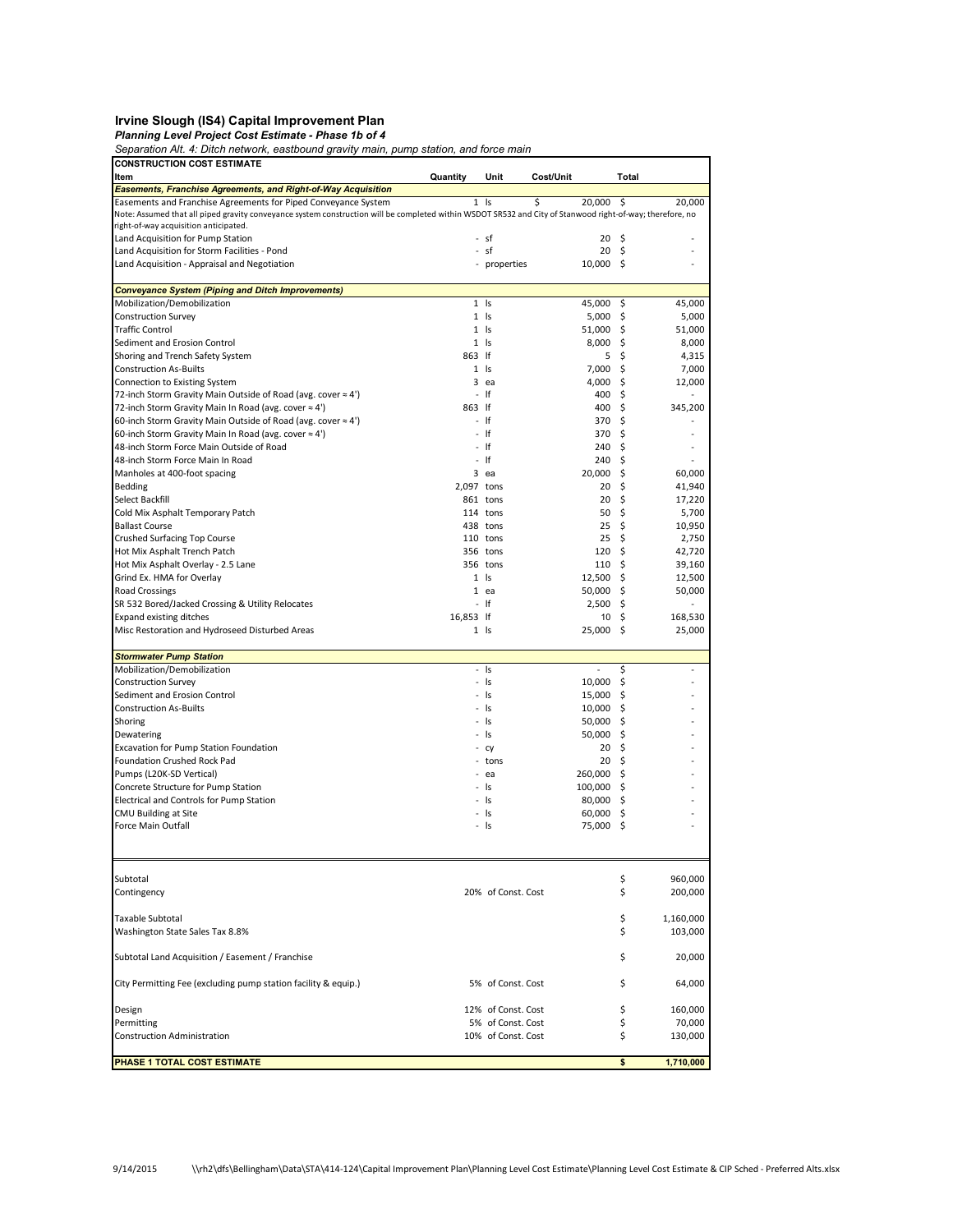#### Irvine Slough (IS4) Capital Improvement Plan

Planning Level Project Cost Estimate - Phase 2 of 4

Separation Alternative 4: Westbound Gravity Main (western half)

| <b>CONSTRUCTION COST ESTIMATE</b>                                                                                                                                                                             |                |                                         |           |                     |           |                    |
|---------------------------------------------------------------------------------------------------------------------------------------------------------------------------------------------------------------|----------------|-----------------------------------------|-----------|---------------------|-----------|--------------------|
| ltem                                                                                                                                                                                                          | Quantity       | Unit                                    | Cost/Unit |                     | Total     |                    |
| Easements, Franchise Agreements, and Right-of-Way Acquisition                                                                                                                                                 |                |                                         |           |                     |           |                    |
| Franchise Agreements for Piped Conveyance System<br>Note: Assumed that all piped gravity conveyance system construction will be completed within WSDOT SR532 and City of Stanwood right-of-way; therefore, no |                | $1$ $\vert s \vert$                     | \$        | 20,000.00           | - Ś       | 20,000             |
| right-of-way acquisition anticipated.                                                                                                                                                                         |                |                                         |           |                     |           |                    |
| Land acquisition for Pump Station                                                                                                                                                                             |                | sf                                      | \$        | 20                  | Ŝ.        |                    |
| Land Acquisition for Storm Facilities - Pond                                                                                                                                                                  |                | sf                                      | \$        | 20                  | Ŝ.        |                    |
| Land acquisition - Appraisal and Negotiation                                                                                                                                                                  |                | properties \$                           |           | 10,000 \$           |           |                    |
|                                                                                                                                                                                                               |                |                                         |           |                     |           |                    |
| <b>Piping</b>                                                                                                                                                                                                 |                |                                         |           |                     |           |                    |
| Mobilization/Demobilization                                                                                                                                                                                   |                | $1$ $\vert s \vert$                     | \$        | 145,000             | \$        | 145,000            |
| <b>Construction Survey</b>                                                                                                                                                                                    |                | $1$ $ s $                               | \$        | 10,000              | Ŝ.        | 10,000             |
| <b>Traffic Control</b>                                                                                                                                                                                        |                | $1$ $ s$                                | \$        | 95,000              | \$        | 95,000             |
| Sediment and Erosion Control                                                                                                                                                                                  |                | $1$ $\vert s \vert$                     | \$        | $8,000$ \$          |           | 8,000              |
| Shoring and Trench Safety System                                                                                                                                                                              | 3.645 lf       |                                         | \$        | 5                   | \$        | 18,225             |
| <b>Construction As-Builts</b>                                                                                                                                                                                 |                | $1$ Is                                  | \$        | 3,000               | \$.       | 3,000              |
| Connection to Existing System                                                                                                                                                                                 |                | 7 ea                                    | \$        | 4,000               | Ŝ.        | 28,000             |
| 72-inch Storm Gravity Main Outside of Road (avg. cover ≈ 14')                                                                                                                                                 | 1,520 lf       |                                         | \$        | 400                 | \$        | 608,000            |
| 72-inch Storm Gravity Main In Road (avg. cover ≈ 14')                                                                                                                                                         | 2,125 If       |                                         | \$        | 400                 | \$        | 850,000            |
| 60-inch Storm Gravity Main Outside of Road (avg. cover $\approx 14'$ )                                                                                                                                        | L.             | If                                      | \$        | 370                 | \$        |                    |
| 60-inch Storm Gravity Main In Road (avg. cover ≈ 14')                                                                                                                                                         | $\overline{a}$ | If                                      | \$        | 370                 | \$.       |                    |
| 48-inch Storm Force Main Outside of Road                                                                                                                                                                      |                | lf                                      | \$        | 240                 | Ŝ         |                    |
| 48-inch Storm Force Main In Road                                                                                                                                                                              | L.             | lf                                      | \$        | 240                 | \$.       |                    |
| Manholes at 400-foot spacing                                                                                                                                                                                  |                | $10$ ea                                 | \$        | $20,000$ \$         |           | 200,000            |
| Bedding                                                                                                                                                                                                       | 8,857 tons     |                                         | \$        | 20                  | \$        | 177,140            |
| Select Backfill                                                                                                                                                                                               | 21,523 tons    |                                         | \$        | 20<br>50            | \$.       | 430,460            |
| Cold Mix Asphalt Temporary Patch                                                                                                                                                                              |                | 279 tons                                | \$<br>\$  |                     | Ŝ.<br>\$  | 13,950<br>26.975   |
| <b>Ballast Course</b><br>Crushed Surfacing Top Course                                                                                                                                                         | 1,079 tons     | 270 tons                                | \$        | 25<br>$25 \quad$ \$ |           | 6,750              |
| Hot Mix Asphalt Trench Patch                                                                                                                                                                                  |                | 877 tons                                | \$        | 120                 | \$        | 105,240            |
| Hot Mix Asphalt Overlay - 2.5 Lane                                                                                                                                                                            |                | 877 tons                                | \$        | 110S                |           | 96,470             |
| Grind Ex. HMA for Overlay                                                                                                                                                                                     |                | $1$ $ s $                               | \$        | $12,500$ \$         |           | 12,500             |
| <b>Road Crossings</b>                                                                                                                                                                                         | 4              | ea                                      | \$        | 50,000              | \$.       | 200,000            |
| SR 532 Bored/Jacked Crossing & Utility Relocates                                                                                                                                                              |                | lf                                      | \$        | $2,500$ \$          |           |                    |
| <b>Expand existing ditches</b>                                                                                                                                                                                |                | lf                                      | \$        | 2,500               | \$        |                    |
| Misc Restoration and Hydroseed Disturbed Areas                                                                                                                                                                |                | $1$ Is                                  | \$        | 20,000              | -\$       | 20,000             |
|                                                                                                                                                                                                               |                |                                         |           |                     |           |                    |
| <b>Stormwater Pump Station</b>                                                                                                                                                                                |                |                                         |           |                     |           |                    |
| Mobilization/Demobilization                                                                                                                                                                                   |                | ls.                                     | \$        | $\overline{a}$      | \$        | ä,                 |
| <b>Construction Survey</b>                                                                                                                                                                                    |                | ls                                      | \$        | 10,000              | \$        |                    |
| Sediment and Erosion Control                                                                                                                                                                                  |                | ls                                      | \$        | 15,000              | \$.       |                    |
| <b>Construction As-Builts</b>                                                                                                                                                                                 |                | ls                                      | \$        | 10,000              | Ŝ.        |                    |
| Shoring                                                                                                                                                                                                       |                | ls                                      |           | 50,000              | \$        |                    |
| Dewatering                                                                                                                                                                                                    |                | ls                                      | \$        | 50,000              | -\$       |                    |
| Excavation for Pump Station Foundation                                                                                                                                                                        |                | cy                                      | \$        | 20                  | \$        |                    |
| Foundation Crushed Rock Pad                                                                                                                                                                                   |                | tons                                    | \$        | 20 <sub>5</sub>     |           |                    |
| Pumps (L20K-SD Vertical)                                                                                                                                                                                      |                | ea                                      | \$        | 260,000 \$          |           |                    |
| Concrete Structure for Pump Station                                                                                                                                                                           |                | ls                                      | \$        | 100,000             | \$.       |                    |
| Electrical and Controls for Pump Station                                                                                                                                                                      |                | ls                                      | \$        | 80,000              | -\$       |                    |
| CMU Building at Site<br>Force Main Outfall                                                                                                                                                                    |                | ls<br>ls                                | \$<br>\$  | 60,000<br>75,000    | \$<br>-\$ |                    |
|                                                                                                                                                                                                               |                |                                         |           |                     |           |                    |
| Subtotal                                                                                                                                                                                                      |                |                                         |           |                     | \$        | 3,060,000          |
| Contingency                                                                                                                                                                                                   |                | 20% of Const. Cost                      |           |                     | \$        | 620,000            |
|                                                                                                                                                                                                               |                |                                         |           |                     |           |                    |
| Taxable Subtotal                                                                                                                                                                                              |                |                                         |           |                     | \$        | 3,680,000          |
| Washington State Sales Tax 8.8%                                                                                                                                                                               |                |                                         |           |                     | \$        | 324,000            |
| Subtotal Land Acquisition / Easements / Franchise                                                                                                                                                             |                |                                         |           |                     | \$        | 20,000             |
| <b>City Permitting Fee</b>                                                                                                                                                                                    |                | 5% of Const. Cost                       |           |                     | \$        | 201,000            |
|                                                                                                                                                                                                               |                |                                         |           |                     |           |                    |
| Design                                                                                                                                                                                                        |                | 12% of Const. Cost<br>5% of Const. Cost |           |                     | \$        | 490,000            |
| Permitting<br>Construction Administration                                                                                                                                                                     |                | 10% of Const. Cost                      |           |                     | \$<br>\$  | 210,000<br>410,000 |
|                                                                                                                                                                                                               |                |                                         |           |                     |           |                    |
| PHASE 2 TOTAL COST ESTIMATE                                                                                                                                                                                   |                |                                         |           |                     | \$        | 5,340,000          |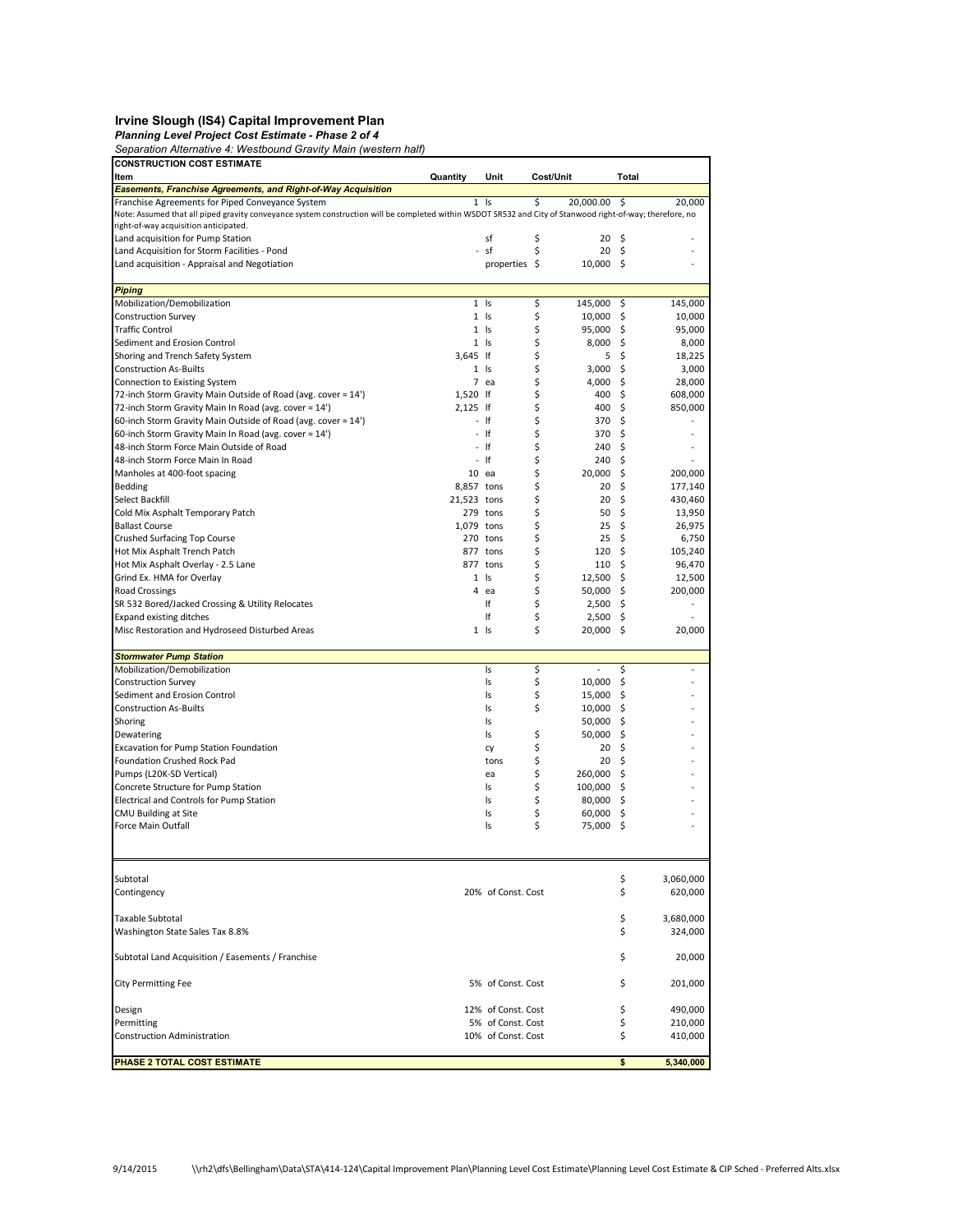Irvine Slough (IS4) Capital Improvement Plan<br>Planning Level Project Cost Estimate - Phase 3 of 4<br>Separation Alternative 4: Westbound Gravity Main (eastern half)

| <b>CONSTRUCTION COST ESTIMATE</b>                                                                                                                                                                             |                |                     |          |                     |       |           |
|---------------------------------------------------------------------------------------------------------------------------------------------------------------------------------------------------------------|----------------|---------------------|----------|---------------------|-------|-----------|
| Item                                                                                                                                                                                                          | Quantity       | Unit                |          | Cost/Unit           | Total |           |
| Easements, Franchise Agreements, and Right-of-Way Acquisition                                                                                                                                                 |                |                     |          |                     |       |           |
| Franchise Agreements for Piped Conveyance System<br>Note: Assumed that all piped gravity conveyance system construction will be completed within WSDOT SR532 and City of Stanwood right-of-way; therefore, no |                | $1$ $ s$            | \$       | 50,000.00           | -\$   | 50,000    |
| right-of-way acquistion anticipated.                                                                                                                                                                          |                |                     |          |                     |       |           |
| Land Acquistion for Pump Station                                                                                                                                                                              | $\blacksquare$ | sf                  | \$       | 20.00               | Ŝ.    |           |
| Land Acquisition for Storm Facilities - Pond                                                                                                                                                                  |                | - sf                | \$       | 20.00%              |       |           |
| Land Acquistion - Appraisal and Negotiation                                                                                                                                                                   |                | properties \$       |          | 10,000.00 \$        |       |           |
|                                                                                                                                                                                                               |                |                     |          |                     |       |           |
| <b>Piping</b>                                                                                                                                                                                                 |                |                     |          |                     |       |           |
| Mobilization/Demobilization                                                                                                                                                                                   |                | $1$ $\vert s \vert$ | \$       | 127,000.00          | -\$   | 127,000   |
| <b>Construction Survey</b>                                                                                                                                                                                    |                | $1$ $ s $           | \$       | 10,000.00           | \$    | 10,000    |
| <b>Traffic Control</b>                                                                                                                                                                                        |                | $1$ Is              | \$       | 83,000.00           | \$    | 83,000    |
| Sediment and Erosion Control                                                                                                                                                                                  |                | $1$ $ s $           | \$       | 8,000.00 \$         |       | 8,000     |
| Shoring and Trench Safety System                                                                                                                                                                              | 3,440 If       |                     | \$       | 5.00 <sup>5</sup>   |       | 17,200    |
| <b>Construction As-Builts</b>                                                                                                                                                                                 |                | $1 \;$ Is           | \$       | $3,000.00$ \$       |       | 3,000     |
| Connection to Existing System                                                                                                                                                                                 |                | 3 ea                | \$       | 4,000.00 \$         |       | 12,000    |
| 72-inch Storm Gravity Main Outside of Road (avg. cover ≈ 7')                                                                                                                                                  | 560 lf         | - If                | \$<br>\$ | 400.00<br>400.00 \$ | Ŝ.    | 224,000   |
| 72-inch Storm Gravity Main In Road (avg. cover ≈ 7')<br>60-inch Storm Gravity Main Outside of Road (avg. cover ≈ 7')                                                                                          | 3,080 lf       |                     | \$       | 370.00 \$           |       | 1,139,600 |
| 60-inch Storm Gravity Main In Road (avg. cover ≈ 7')                                                                                                                                                          |                | lf                  | \$       | 370.00              | -\$   |           |
| 48-inch Storm Force Main Outside of Road                                                                                                                                                                      |                | lf                  | \$       | $240.00$ \$         |       |           |
| 48-inch Storm Force Main In Road                                                                                                                                                                              | $\blacksquare$ | If                  | \$       | 240.00              | -\$   |           |
| Manholes at 400-foot spacing                                                                                                                                                                                  |                | $10$ ea             | \$       | 18,000.00 \$        |       | 180,000   |
| <b>Bedding</b>                                                                                                                                                                                                | 7,481 tons     |                     | \$       | 20.00               | Ŝ.    | 149,620   |
| Select Backfill                                                                                                                                                                                               | 5,566 tons     |                     | \$       | 20.00               | \$.   | 111,320   |
| Cold Mix Asphalt Temporary Patch                                                                                                                                                                              |                | - tons              | \$       | 50.00               | -\$   |           |
| <b>Ballast Course</b>                                                                                                                                                                                         |                | - tons              | \$       | 25.00               | \$    |           |
| <b>Crushed Surfacing Top Course</b>                                                                                                                                                                           |                | tons                | \$       | 25.00%              |       |           |
| Hot Mix Asphalt Trench Patch                                                                                                                                                                                  |                | tons                | \$       | $120.00 \quad$ \$   |       |           |
| Hot Mix Asphalt Overlay - 2.5 Lane                                                                                                                                                                            |                | tons                | \$       | 110.00              | -\$   |           |
| Grind Ex. HMA for Overlay                                                                                                                                                                                     |                | $-$ Is              | \$       | 12,500.00 \$        |       |           |
| <b>Road Crossings</b>                                                                                                                                                                                         |                | 2 ea                | \$       | 50,000.00           | Ŝ.    | 100,000   |
| <b>BNSF Bored/Jacked Crossing</b>                                                                                                                                                                             | 200 If         |                     | \$       | $2,500.00$ \$       |       | 500,000   |
| <b>Expand existing ditches</b>                                                                                                                                                                                | ä,             | lf                  | \$       | 10.00               | Ŝ     |           |
| Misc Restoration and Hydroseed Disturbed Areas                                                                                                                                                                |                | $1 \;$ Is           | \$       | 20,000.00 \$        |       | 20,000    |
| <b>Stormwater Pump Station</b>                                                                                                                                                                                |                |                     |          |                     |       |           |
| Mobilization/Demobilization                                                                                                                                                                                   |                | ls.                 | \$       |                     | \$    |           |
| <b>Construction Survey</b>                                                                                                                                                                                    |                | ls                  | \$       | 10,000.00           | \$    |           |
| Sediment and Erosion Control                                                                                                                                                                                  |                | ls                  | \$       | 15,000.00           | \$    |           |
| <b>Construction As-Builts</b>                                                                                                                                                                                 |                | ls                  | \$       | $10,000.00$ \$      |       |           |
| Shoring                                                                                                                                                                                                       |                | ls                  |          | 50,000              | \$    |           |
| Dewatering                                                                                                                                                                                                    |                | ls                  | \$       | $50,000.00$ \$      |       |           |
| Excavation for Pump Station Foundation                                                                                                                                                                        |                | cy                  | \$       | $20.00$ \$          |       |           |
| Foundation Crushed Rock Pad                                                                                                                                                                                   |                | tons                | \$       | 20.00               | -\$   |           |
| Pumps (L20K-SD Vertical)                                                                                                                                                                                      |                | ea                  | \$       | 260,000.00 \$       |       |           |
| Concrete Structure for Pump Station                                                                                                                                                                           |                | ls                  | \$       | 100,000.00          | \$    |           |
| Electrical and Controls for Pump Station                                                                                                                                                                      |                | ls                  | \$       | 80,000.00 \$        |       |           |
| CMU Building at Site                                                                                                                                                                                          |                | ls                  | \$       | 60,000.00           | \$    |           |
| Force Main Outfall                                                                                                                                                                                            |                | ls                  | \$       | 75,000.00           | -\$   |           |
| Subtotal                                                                                                                                                                                                      |                |                     |          |                     | \$    | 2,740,000 |
| Contingency                                                                                                                                                                                                   |                | 20% of Const. Cost  |          |                     | \$    | 550,000   |
| Taxable Subtotal                                                                                                                                                                                              |                |                     |          |                     | \$    | 3,290,000 |
| Washington State Sales Tax 8.8%                                                                                                                                                                               |                |                     |          |                     | \$    | 290,000   |
| Subtotal Land Acquisition / Easement / Franchise                                                                                                                                                              |                |                     |          |                     | \$    | 50,000    |
| <b>City Permitting Fee</b>                                                                                                                                                                                    |                | 5% of Const. Cost   |          |                     | \$    | 179,000   |
|                                                                                                                                                                                                               |                |                     |          |                     |       |           |
| Design                                                                                                                                                                                                        |                | 12% of Const. Cost  |          |                     | \$    | 430,000   |
| Permitting                                                                                                                                                                                                    |                | 5% of Const. Cost   |          |                     | \$    | 180,000   |
| <b>Construction Administration</b>                                                                                                                                                                            |                | 10% of Const. Cost  |          |                     | \$    | 360,000   |
| PHASE 3 TOTAL COST ESTIMATE                                                                                                                                                                                   |                |                     |          |                     | \$    | 4,780,000 |